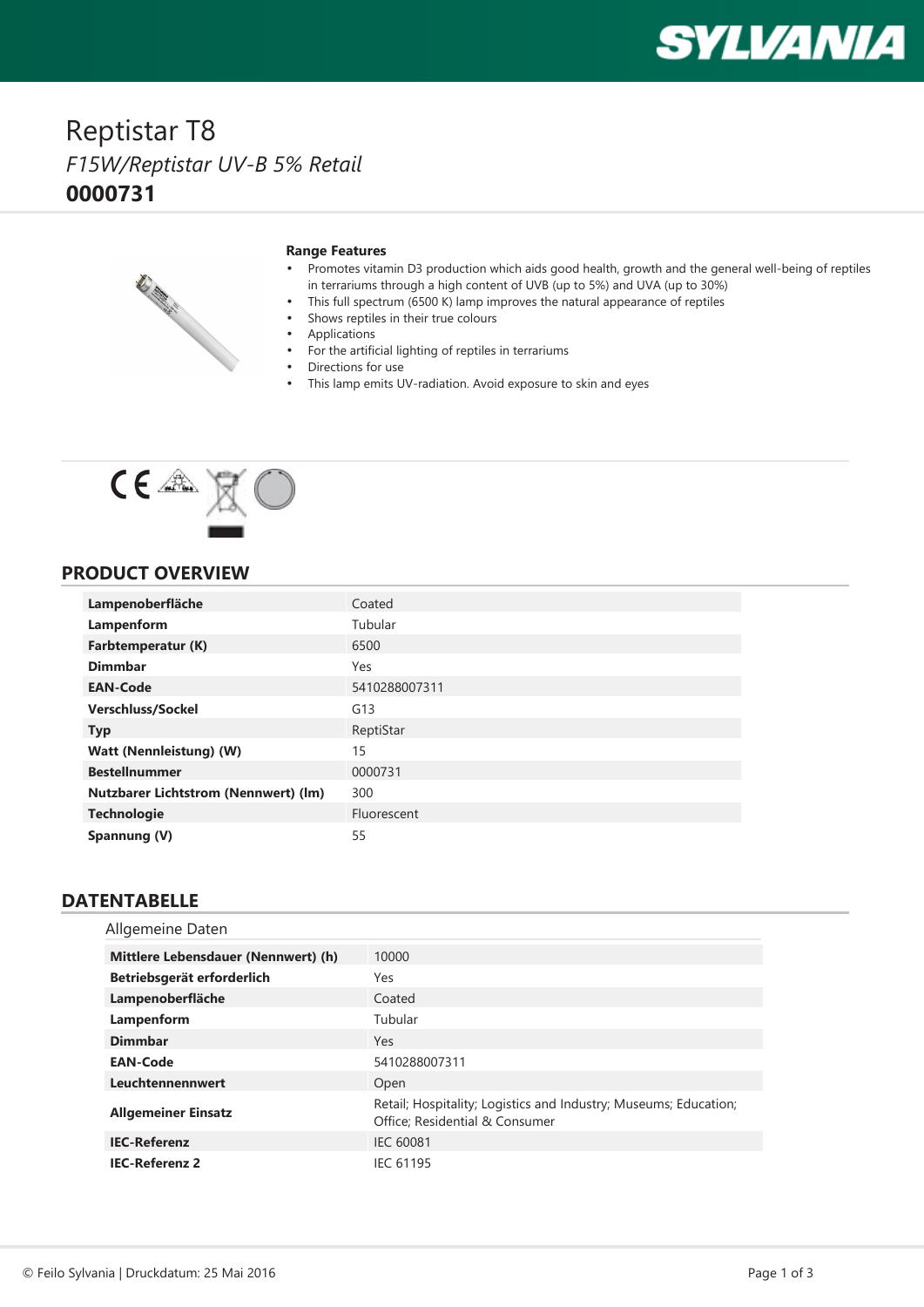

## Reptistar T8 *F15W/Reptistar UV-B 5% Retail* **0000731**

| <b>Einsatzzweck</b>                           | Special lighting                                                                                                                                                                                                                                                                                                                                                                                                                                                                 |
|-----------------------------------------------|----------------------------------------------------------------------------------------------------------------------------------------------------------------------------------------------------------------------------------------------------------------------------------------------------------------------------------------------------------------------------------------------------------------------------------------------------------------------------------|
| Verschluss/Sockel                             | G13                                                                                                                                                                                                                                                                                                                                                                                                                                                                              |
| Quecksilbergehalt der Lampe (mg)              | 10                                                                                                                                                                                                                                                                                                                                                                                                                                                                               |
| <b>Typ</b>                                    | ReptiStar                                                                                                                                                                                                                                                                                                                                                                                                                                                                        |
| <b>Bestellnummer</b>                          | 0000731                                                                                                                                                                                                                                                                                                                                                                                                                                                                          |
| <b>Lange Bezeichnung</b>                      | Promotes vitamin D3 production which aids good health, growth<br>and the general well-being of reptiles in terrariums through a<br>high content of UVB (up to 5%) and UVA (up to 30%)<br>This full spectrum (6500 K) lamp improves the natural appearance<br>of reptiles<br>Shows reptiles in their true colours<br>Applications<br>For the artificial lighting of reptiles in terrariums<br>Directions for use<br>This lamp emits UV-radiation. Avoid exposure to skin and eyes |
| Produktname                                   | F15W/Reptistar UV-B 5% Retail                                                                                                                                                                                                                                                                                                                                                                                                                                                    |
| Lampen für spezielle Einsatzbereiche          | Yes                                                                                                                                                                                                                                                                                                                                                                                                                                                                              |
| <b>Technologie</b>                            | Fluorescent                                                                                                                                                                                                                                                                                                                                                                                                                                                                      |
| <b>Transformator erforderlich</b>             | No                                                                                                                                                                                                                                                                                                                                                                                                                                                                               |
| Menge/Verpackungseinheit                      | 10 <sup>1</sup>                                                                                                                                                                                                                                                                                                                                                                                                                                                                  |
| <b>E-Nummer SE</b>                            | 8356664                                                                                                                                                                                                                                                                                                                                                                                                                                                                          |
| Optische Daten                                |                                                                                                                                                                                                                                                                                                                                                                                                                                                                                  |
| Farbtemperatur (K)                            | 6500                                                                                                                                                                                                                                                                                                                                                                                                                                                                             |
| Lichtstrom (Nennwert) (lm)                    | 300                                                                                                                                                                                                                                                                                                                                                                                                                                                                              |
| <b>Nutzbarer Lichtstrom (Nennwert) (lm)</b>   | 300                                                                                                                                                                                                                                                                                                                                                                                                                                                                              |
| Elektrische Daten                             |                                                                                                                                                                                                                                                                                                                                                                                                                                                                                  |
|                                               |                                                                                                                                                                                                                                                                                                                                                                                                                                                                                  |
| Stromstärke (A)                               | 0.31                                                                                                                                                                                                                                                                                                                                                                                                                                                                             |
| Watt (Nennleistung) (W)                       | 15                                                                                                                                                                                                                                                                                                                                                                                                                                                                               |
| Watt (Nennwert) (W)                           | 15                                                                                                                                                                                                                                                                                                                                                                                                                                                                               |
| Spannung (V)                                  | 55                                                                                                                                                                                                                                                                                                                                                                                                                                                                               |
| Physikalische Daten                           |                                                                                                                                                                                                                                                                                                                                                                                                                                                                                  |
| Lampendurchmesser (mm) - D                    | 26                                                                                                                                                                                                                                                                                                                                                                                                                                                                               |
| Lampenlänge (mm) - C/L                        | 451.6                                                                                                                                                                                                                                                                                                                                                                                                                                                                            |
| Länge Basis zu Basis (mm) - A                 | 437.4                                                                                                                                                                                                                                                                                                                                                                                                                                                                            |
| Länge Basis zu Pin (Min-Max) - B              | 442.1-444.5                                                                                                                                                                                                                                                                                                                                                                                                                                                                      |
| Verpackungsbezeichnung                        | Box/Sleeve                                                                                                                                                                                                                                                                                                                                                                                                                                                                       |
| Gewicht (kg)                                  | 0.06                                                                                                                                                                                                                                                                                                                                                                                                                                                                             |
| Outer package dimensions (L x W x H)<br>(cm)  | 54.70 x 6.50 x 14.70                                                                                                                                                                                                                                                                                                                                                                                                                                                             |
| Single package dimensions (L x W x H)<br>(cm) | 52.00 x 2.70 x 2.70                                                                                                                                                                                                                                                                                                                                                                                                                                                              |